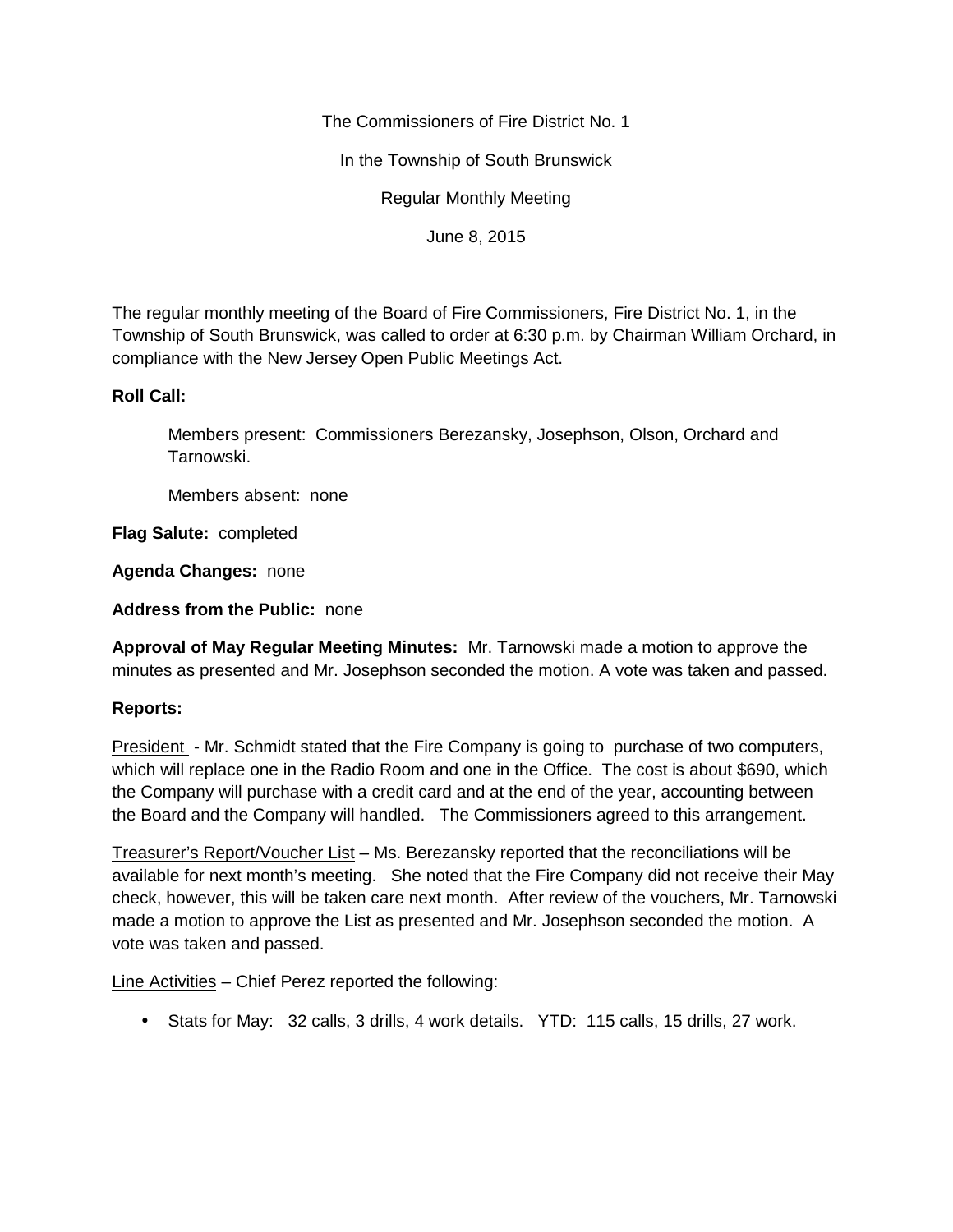- A letter was received from a citizen (unassigned) informing the Company of "illegal and unsafe use of the Home Depot parking lot. Their use of the fire lane for mulch, BBQ's, plants and other items is a direct violation of the fire code and a public safety issue. Additionally, Home Deport used the parking lot for sales of play ground systems. This violates the necessary parking requirements which must be maintained. Furthermore, if the parking lot is being used as a store, it would need a variance and should be assessed for tax purposes, higher than just a parking lot. I would appreciate this be handled ASAP. I live in town and this is not right." This letter was sent to the Chief, Mayor, Town Clerk and Police Chief. Chief Perez contacted Alan Liard, who directed his people to patrol the area for fire issues, however, it does not seem that any laws have been violated. Subsequently, the Chief received an email for the area UPS supervisor indicating that his personnel are being persecuted for using the fire lanes to deliver items at the South Brunswick Home Deport. The Chief directed him to contact Alan Laird.
- A bi-yearly update was received from ISO and there are no changes, which should keep the rating the same.

Secretary's Report - Mr. Olson had nothing to report.

Fire Coordinator's Report- Mr. Perez reported the following:

- Hose Testing was done last month: 4 lengths of 5" failed and 7 lengths of 1  $\frac{3}{4}$ " failed. New hoses will be ordered.
- Both Chiefs' cars have been shipped from the factory to the dealer in Maryland. Everyone is ready to outfit and letter, when it arrives, probably in August.
- The First Aid Squad has requested a donation of one of the old chiefs' vehicles and the other one will be kept as an extra. The Board needs to discuss this issue and come to a decision.
- The pick-up is running, however, it really should not be used as a plow. Again, this a decision for a later date.

Chairman – Mr. Orchard had nothing to report.

## Standing Committee Reports –

*Fire Company Liaison -* nothing to report.

*Rescue Squad Liaison -* nothing to report.

*Public Relations –* Mr. Perez reported that the website is up to date and all legal advertising for the 2014 Audit was done. Mr. Orchard Financial Disclosures have been filed with the Township Clerk.